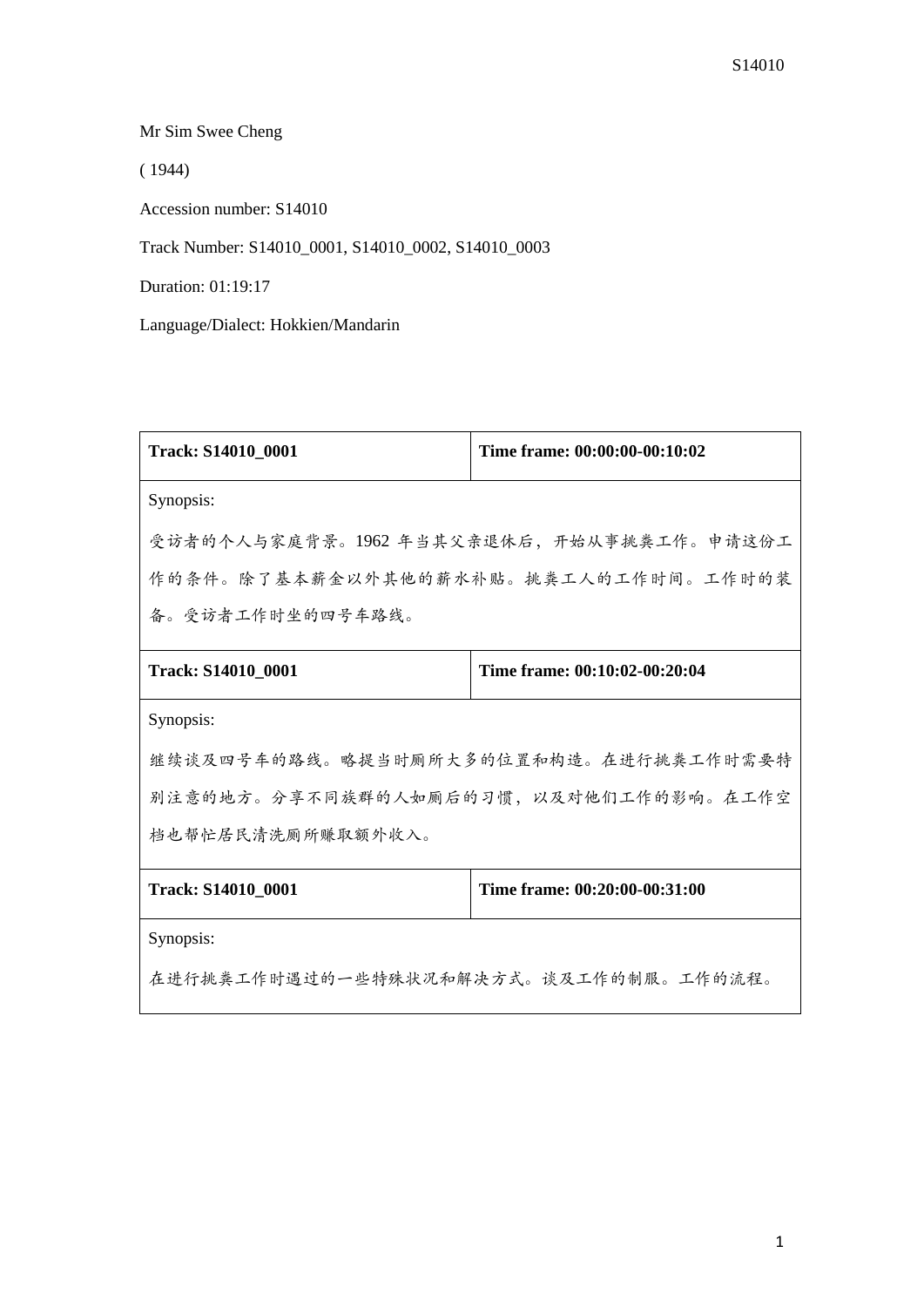| Track: S14010_0002                          | Time frame: 00:00:00-00:10:10 |  |
|---------------------------------------------|-------------------------------|--|
|                                             |                               |  |
| Synopsis:                                   |                               |  |
| 描述粪车的构造。粪车的颜色根据服务的区域而有所不同。不同的时期的粪车构造也       |                               |  |
| 有差异。解释不同号码的粪车走的路线。形容当时挑粪时,粪车到了服务地点时的情       |                               |  |
| 景。解释从60年代起挑粪时使用的塑料桶以及必须注意的地方。               |                               |  |
| Track: S14010_0002                          | Time frame: 00:10:12-00:20:08 |  |
| Synopsis:                                   |                               |  |
| 如何根据身高与工作伙伴互相合作把工作做好。描述收集了粪桶回来的清洁流程。市       |                               |  |
| 议会对挑粪工人的医疗照顾。推测为何有人选择这份工作。                  |                               |  |
| Quotes:                                     |                               |  |
| "像我这样(身形)的要放上去上面(桶放上车子上方格子)的比较容易咯。你比较矮      |                               |  |
| 的,要放去上面边就不能了。一定的,两层的嘛,高(个子)的放上面比较容易啦。       |                               |  |
| 一起工作的人,就不用去计较,就让矮一点的人就放(桶)在下面(格子),放上去       |                               |  |
| 也很难的,我们知道。"                                 |                               |  |
|                                             |                               |  |
| "你工作时间短,下午你还可以做别的(工作)。以前做房屋工地没多少钱而已,对       |                               |  |
| 吗? 做房屋工地也是没有很多钱, 你工作 (潮兴) 了半天, 有些没有住这里, 住在山 |                               |  |
| 上天德园的, 回去就做菜园, 养猪。下午那阵子有空了, 十一点多。"          |                               |  |
|                                             |                               |  |
|                                             |                               |  |
| Track: S14010_0002                          | Time frame: 00:20:08-00:31:03 |  |
| Synopsis:                                   |                               |  |
| 刚开始从事这份行业时的住处。潮兴公司膜拜的神明。如何把额外收入存起来,在普       |                               |  |
| 渡的时候与友人合伙买烧猪当祭品。描述其中一次普渡时遇上的奇事。形容杀猪的地       |                               |  |

点和原因。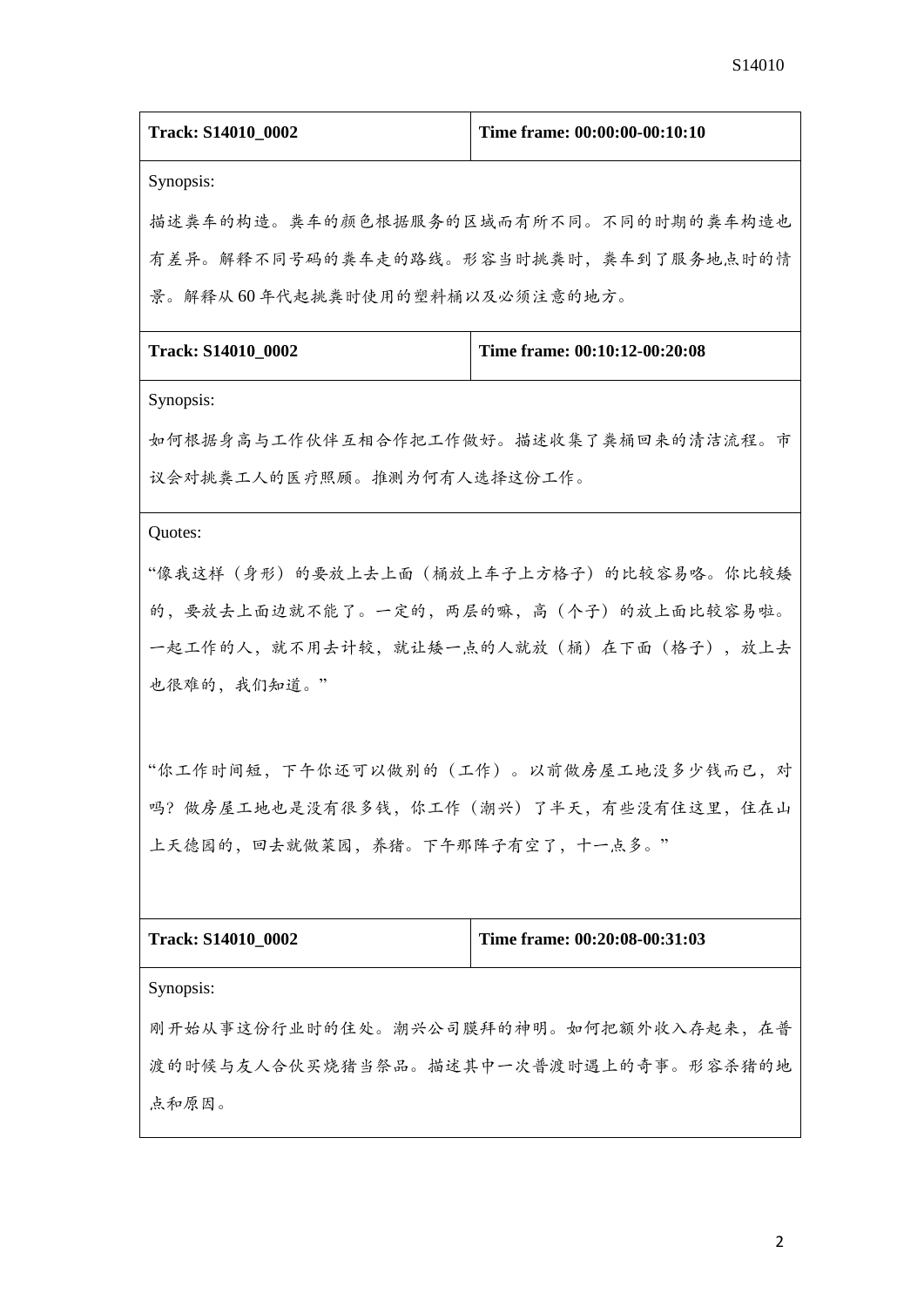| <b>Track: S14010 0003</b>             | Time frame: 00:00:00-00:10:07 |  |
|---------------------------------------|-------------------------------|--|
| Synopsis:                             |                               |  |
| 描述戒严时期,兵士护送挑粪工人工作的情景。进去马来乡村时工作的情形。与一些 |                               |  |
| 马来居民的互动。描述赌博的详情。谈及是否向身边亲戚朋友隐瞒挑粪工人身份。  |                               |  |
| <b>Track: S14010 0003</b>             | Time frame: 00:10:08-00:17:10 |  |
| Synopsis:                             |                               |  |
| 从事这份工作所遭到的一些不良好对待。                    |                               |  |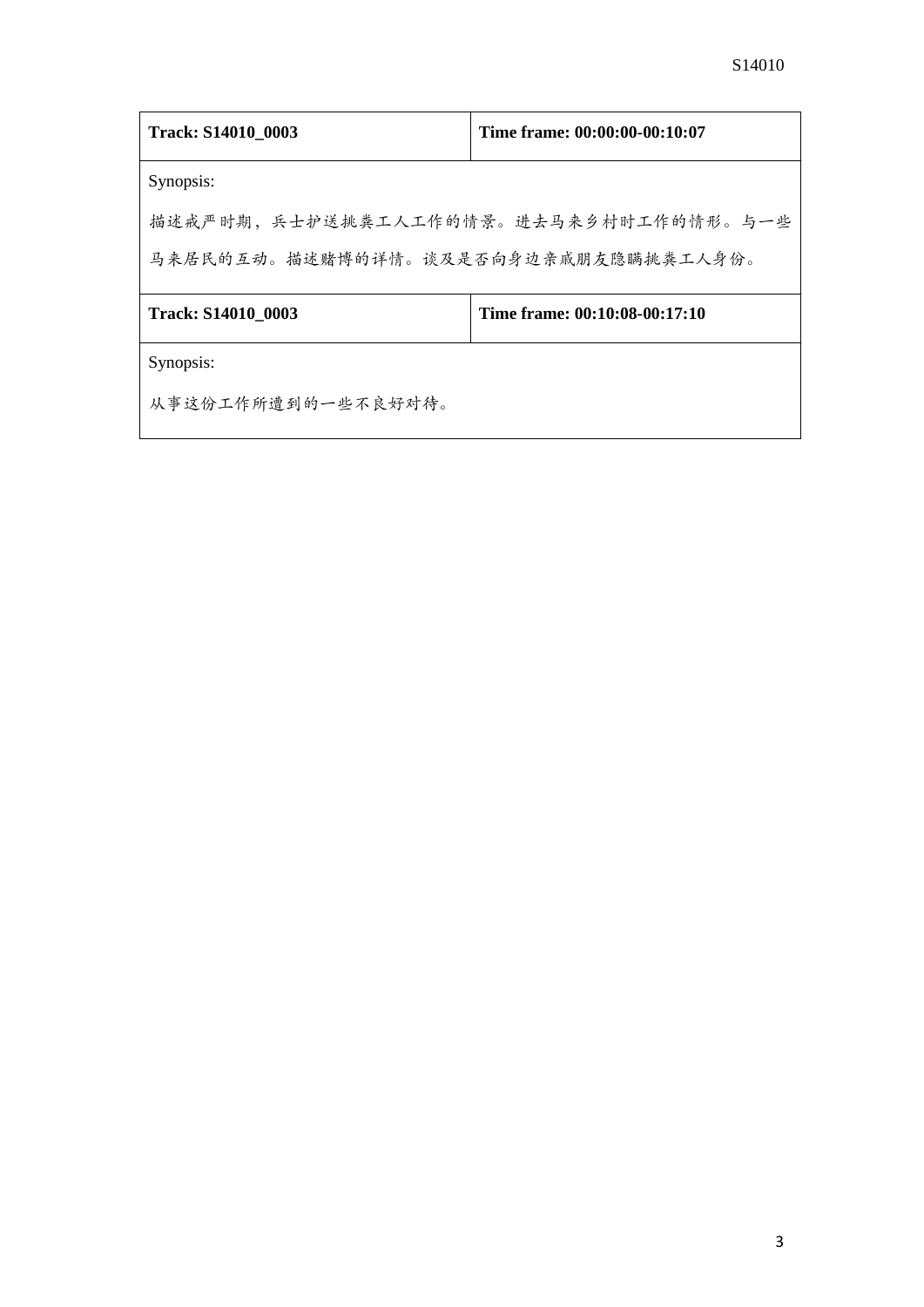## Mr Sim Swee Cheng

( 1944)

Accession number: S14010

Track Number: S14010\_0001, S14010\_0002, S14010\_0003

Duration: 01:19:17

Language/Dialect: Hokkien/Mandarin

| Track: S14010 0001 | Time frame: 00:00:00-00:10:02 |
|--------------------|-------------------------------|
|                    |                               |

Synopsis:

The interviewee's personal and family background. Began to work as a night-soil collector in 1962 after his father's retirement. Requirements for the job. Other allowances besides the basic salary. The night-soil collector's working hour. The work equipment. The route of No. 4 Van in which the interviewee rode when working.

| Track: S14010 0001 | Time frame: 00:10:02-00:20:04 |
|--------------------|-------------------------------|
|                    |                               |

Synopsis:

Continued with the description of the route taken by No. 4 Van. Briefly mentioned about the toilets' common location and structures. Things to take note when the night-soil collectors conducted their work. Sharing on the usual practices of defecation by different ethnic groups and how it affected their work. Helped some residents to clean up their toilets in between work to earn an extra income.

| <b>Track: S14010 0001</b> | Time frame: 00:20:00-00:31:00 |
|---------------------------|-------------------------------|
|                           |                               |

Synopsis:

Special circumstances faced when conducting work and the solutions. Talked about their uniform. The working schedule.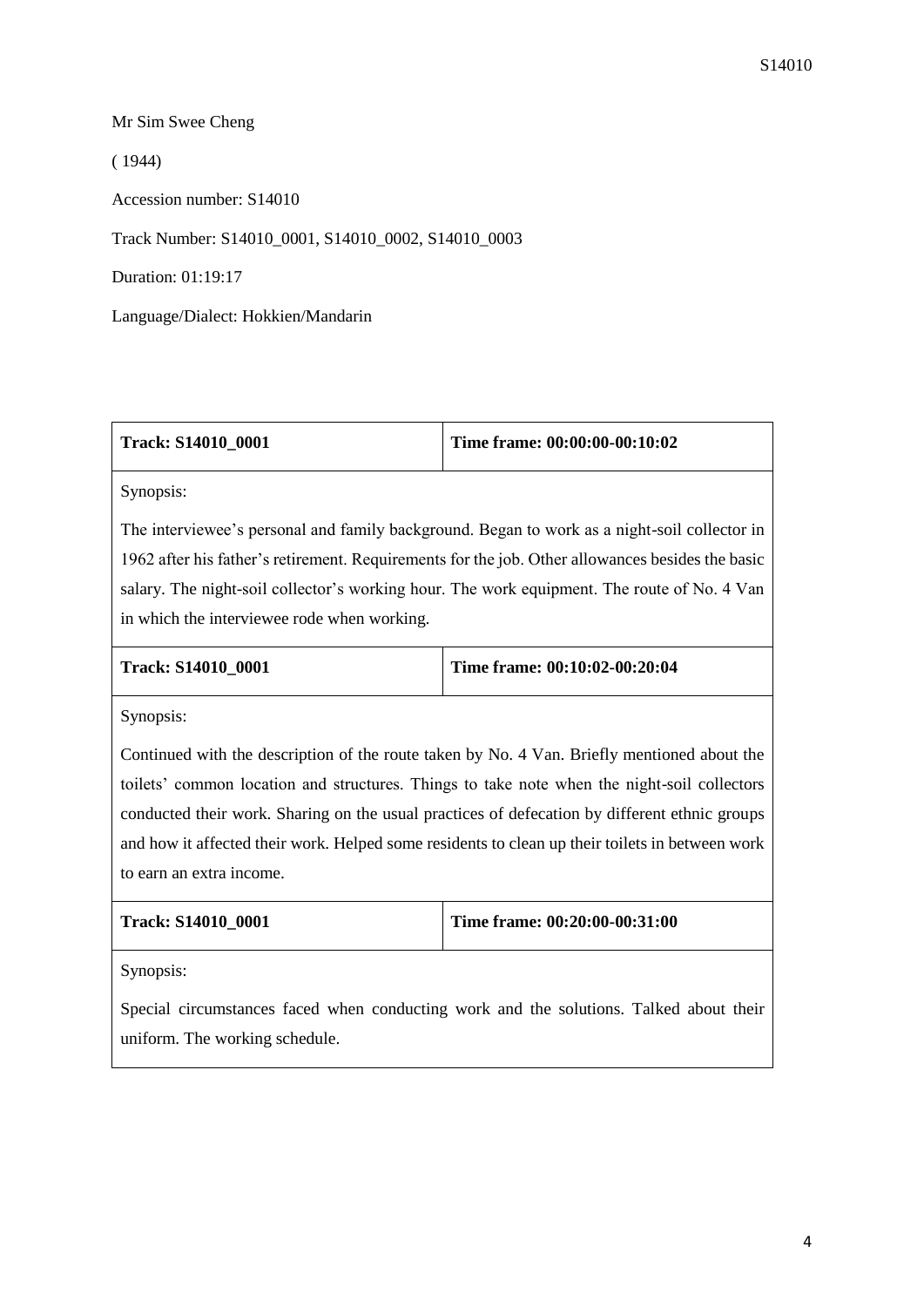| <b>Track: S14010 0002</b> | Time frame: 00:00:00-00:10:10 |
|---------------------------|-------------------------------|
|---------------------------|-------------------------------|

Synopsis:

Description about the van used in collecting human faeces. It varied in colour according to the areas it serviced. Differences could also be seen in the vans used in different era. Explanation on routes taken by different vans. Description about the scenes when they arrived at the places to service. Explanation about the plastic buckets used beginning the 60's and things to take note.

| <b>Track: S14010 0002</b> | Time frame: $00:10:12-00:20:08$ |
|---------------------------|---------------------------------|
|---------------------------|---------------------------------|

Synopsis:

How to have work done properly by taking their heights into consideration and working together with colleagues. Description about the cleaning processes after buckets were collected. The medical care for night-soil collectors by their employer, the local council. His guess about why people decided to work as a night-soil collector.

**Track: S14010\_0002 Time frame: 00:20:08-00:31:03**

Synopsis:

The place he resided when he first started the job. Deities worshipped in Chao Xing Company. How he saved his extra income to share the cost of purchasing a roasted pork during the Hungry Ghost Festival. Peculiar occurrence during a Hungry Ghost Festival celebration. Description about the location to slaughter pigs and the reason behind.

Review:

|  | <b>Track: S14010 0003</b> |  |
|--|---------------------------|--|
|--|---------------------------|--|

**Time frame: 00:00:00-00:10:07** 

Synopsis:

Description about the army escorting the night-soil collectors for their work safety during curfews. Interaction with some Malay villagers when working in Malay villages. Details of gambling activities. Whether or not to hide his real identity as a night-soil collector to relatives and friends.

Review: